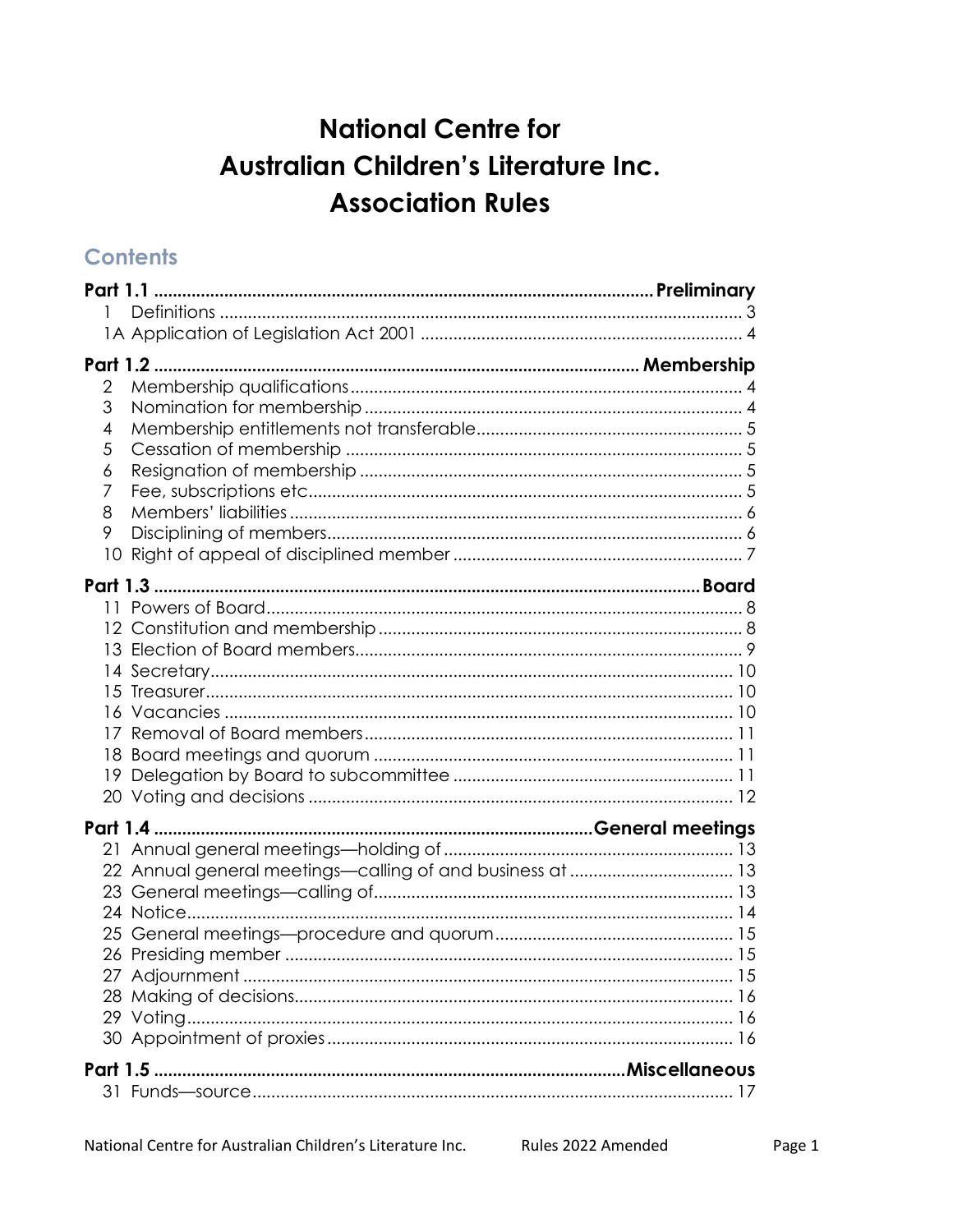| 37 Surplus property                                                                    | 18       |
|----------------------------------------------------------------------------------------|----------|
| <b>Appendix 1</b><br>Application for membership of association                         | 19<br>19 |
|                                                                                        | -20      |
|                                                                                        |          |
|                                                                                        | 21       |
| Nomination Form for National Centre for Australian Children's Literature Inc. Board 21 |          |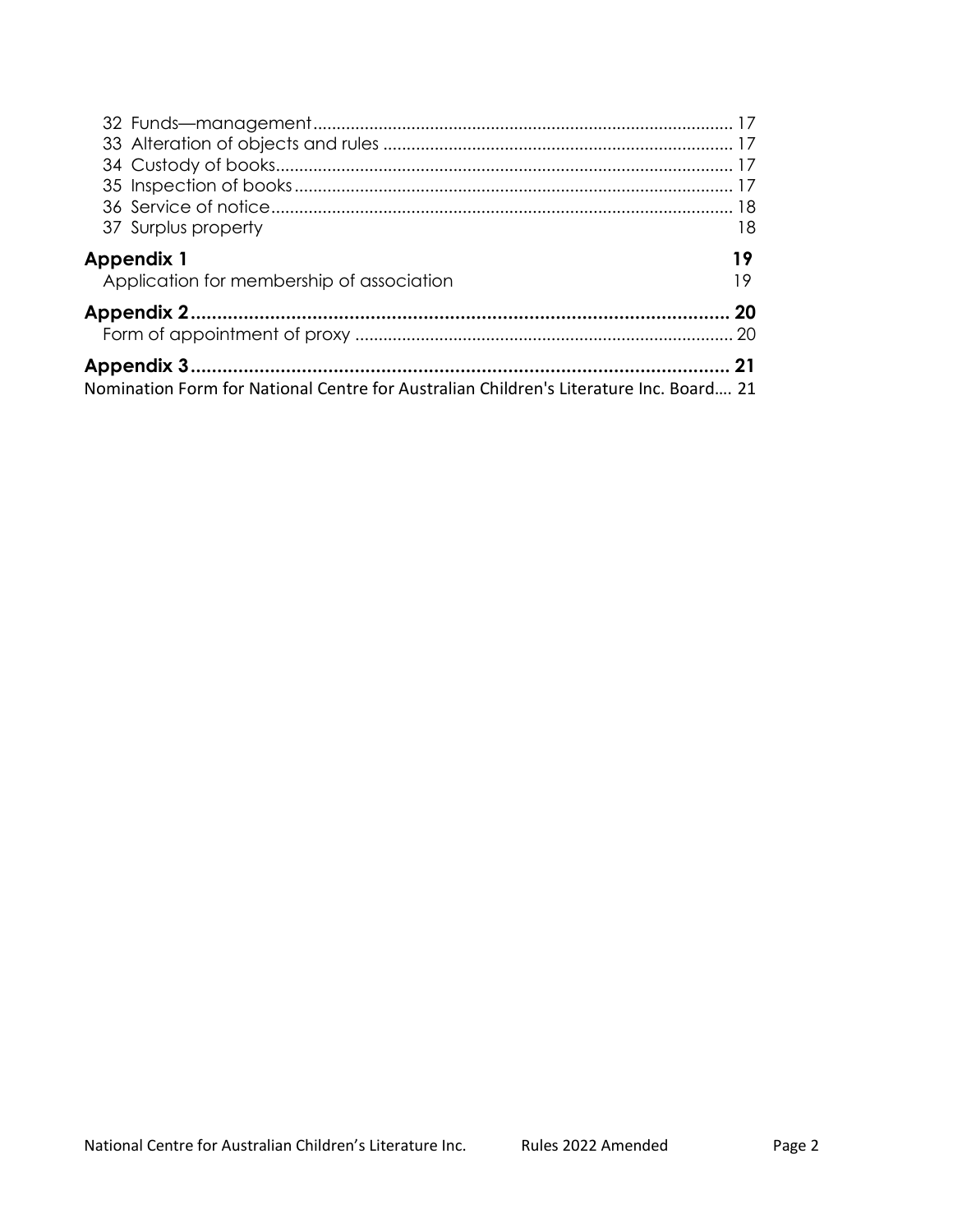# Part 1.1 Preliminary

The National Centre for Australian Children's Literature Inc. is the premier national institution that collects, documents and promotes Australian children's literature and ensures this national heritage is publicly available and shared with future generations.

#### *The Centre's objects are:*

(a) To collect, preserve and document developments in Australian children's literature.

(b) To make the collection available to the people of Australia, including all ages and all communities, in recognition of our cultural heritage in children's literature.

(c) To make the collection available to students, researchers and others

interested and to assist them in their study and research.

(d) To provide encouragement and inspiration for current and future authors and illustrators of children's literature.

(e) To assist in the recognition and contribution of Australian children's authors and illustrators to children's literature around the world.

(f) In connection with these objectives to:

(i) preserve the creators' works;

(ii) nurture the children's literature industry;

(iii) support future professionals in the children's literature industry;

(iv) support the research community in Australia and particularly those engaged in researching children's literature;

(v) encourage reading in children and

(vi) celebrate children's literature.

For the furtherance of the objects above, the Association has the power to act as a *trustee of, and solicit and accept donations to, a trust established for the operation of a public library*.

#### *1 Definitions*

In these rules:

*Note* A definition applies except so far as the contrary intention appears (see Legislation Act, s 155).

*Association* is the National Centre for Australian Children's Literature Association Inc.

*financial year* means the year ending on 30 June.

*Life member shall mean a person who, in the opinion of the Board, has made a significant contribution to association***.** 

*member* means a member, however described, of the Association.

*ordinary Board member* means a member of the Board who is not an office-bearer of the Association as mentioned in section 12 (1) (a).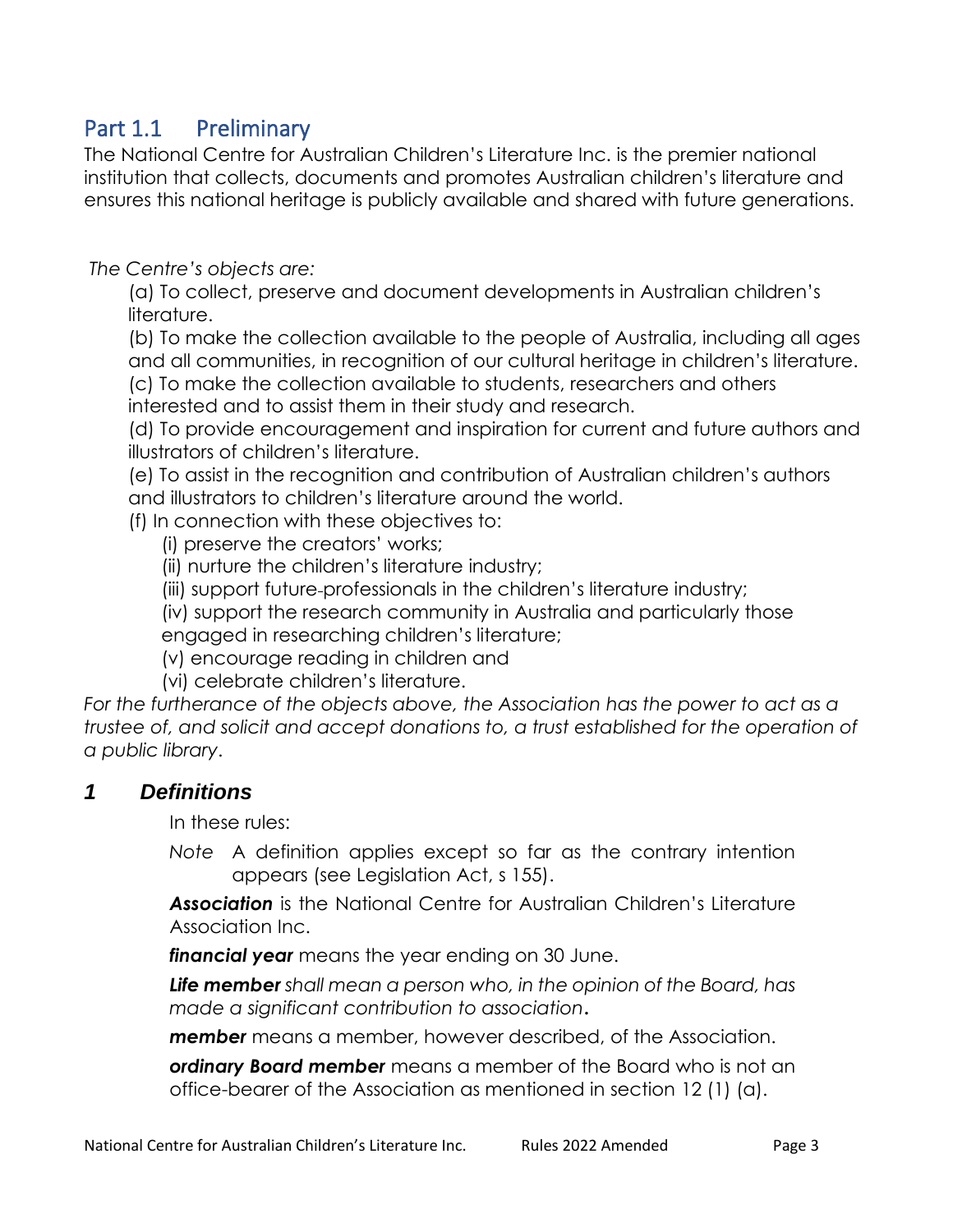*secretary* means the person holding office under these rules as secretary of the Association or, if no such person holds that office, the public officer of the Association.

*the Act* means the Association*s Incorporation Act 1991*.

*the regulation* means the Association*s Incorporation Regulation 1991*.

### *1A Application of Legislation Act 2001*

The *Legislation Act 2001* applies to these Rules in the same way as it would if they were an instrument made under the Act.

# Part 1.2 Membership

#### *2 Membership qualifications*

A person is qualified to be a member if—

- (a) the person is a person mentioned in the Act, section 21 (2) (a) or (b) and has not ceased to be a member of the Association at any time after incorporation of the Association under the Act; or
- (b) the person—
	- (i) has been nominated for membership in accordance with section 3 (1); and
	- (ii) has been approved for membership of the Association by the Board of the Association: and,
	- (iii) has paid the required fee.
- (c) the person is a member of The Children's Book Council of Australia ACT Branch.

### *3 Nomination for membership*

- (1) A nomination of a person for membership of the Association—
	- (a) must be made by a member of the Association in writing in the form (Appendix 1) approved by the Board from time to time; and
	- (b) must be lodged with the Secretary of the Association; and
	- (c) must pay the required fees
	- (d) members of The Children's Book Council of Australia ACT Branch will become members when the membership secretary of the Children's Book Council of Australia (ACT Branch) Inc. transfers that member's details and fees to the Association in July and December each calendar year. (The word "the" is more correct)
- (2) As soon as is practicable after receiving a nomination for membership, the secretary must refer the nomination to the Board which must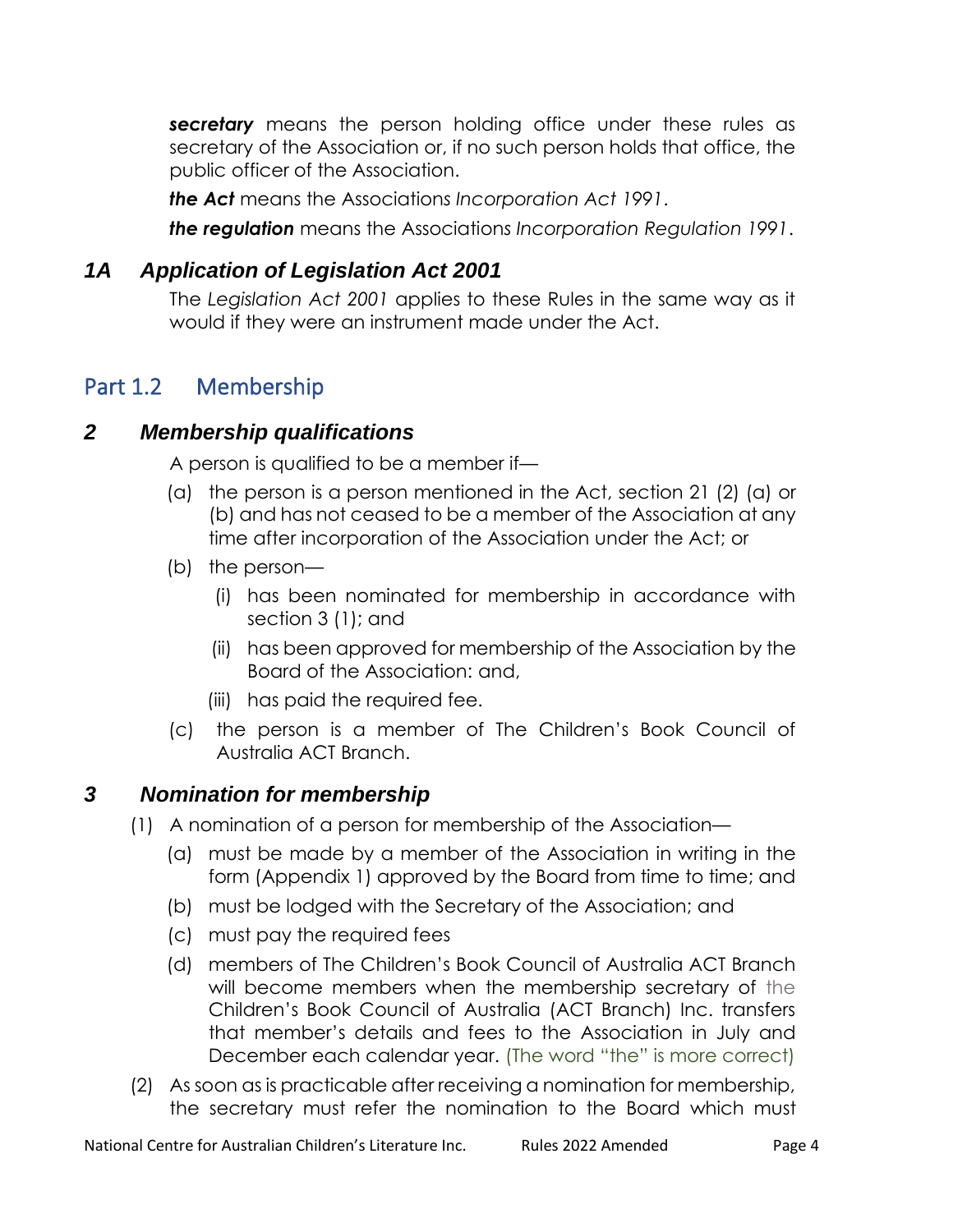decide whether to accept or to reject the nomination.

- (3) If the Board decides to accept a nomination for membership, the secretary must as soon as practicable after that decision notify the nominee of that approval and request the nominee to pay, within 28 days after receipt of the notification, the sum payable under these rules by a member as the entrance fee and first year's annual subscription.
- (4) The secretary must, on approval by the Board and on payment by the nominee of the amounts mentioned in subsection (3) within the period mentioned in that subsection, enter the nominee's name in the register of members and, on the name being so entered, the nominee becomes a member of the Association.

#### *4 Membership entitlements not transferable*

A right, privilege or obligation that a person has because of being a member of the Association—

- (a) cannot be transferred or transmitted to another person; and
- (b) terminates on cessation of the person's membership.

### *5 Cessation of membership*

A person ceases to be a member of the Association if the person—

- (a) dies or, if a corporation, is wound up; or
- (b) resigns from membership of the Association; or
- (c) is expelled from the Association; or
- (d) fails to pay their membership fees of the Association by the due date in any year and is declared by the Board to no longer be a member of the Association.

### *6 Resignation of membership*

- (1) A member who has paid all amounts payable by the member to the Association may resign from membership of the Association by giving notice in writing to the secretary.
- (2) Such person ceases to be a member, upon the secretary making the appropriate entry in the register of members.

### *7 Fee, subscriptions etc.*

(1) The entrance fee to the Association is \$10 or, such amount that may be determined by the Board from time to time and which includes the membership fees for the member until the 30<sup>th</sup> June, immediately following the person's becoming a member.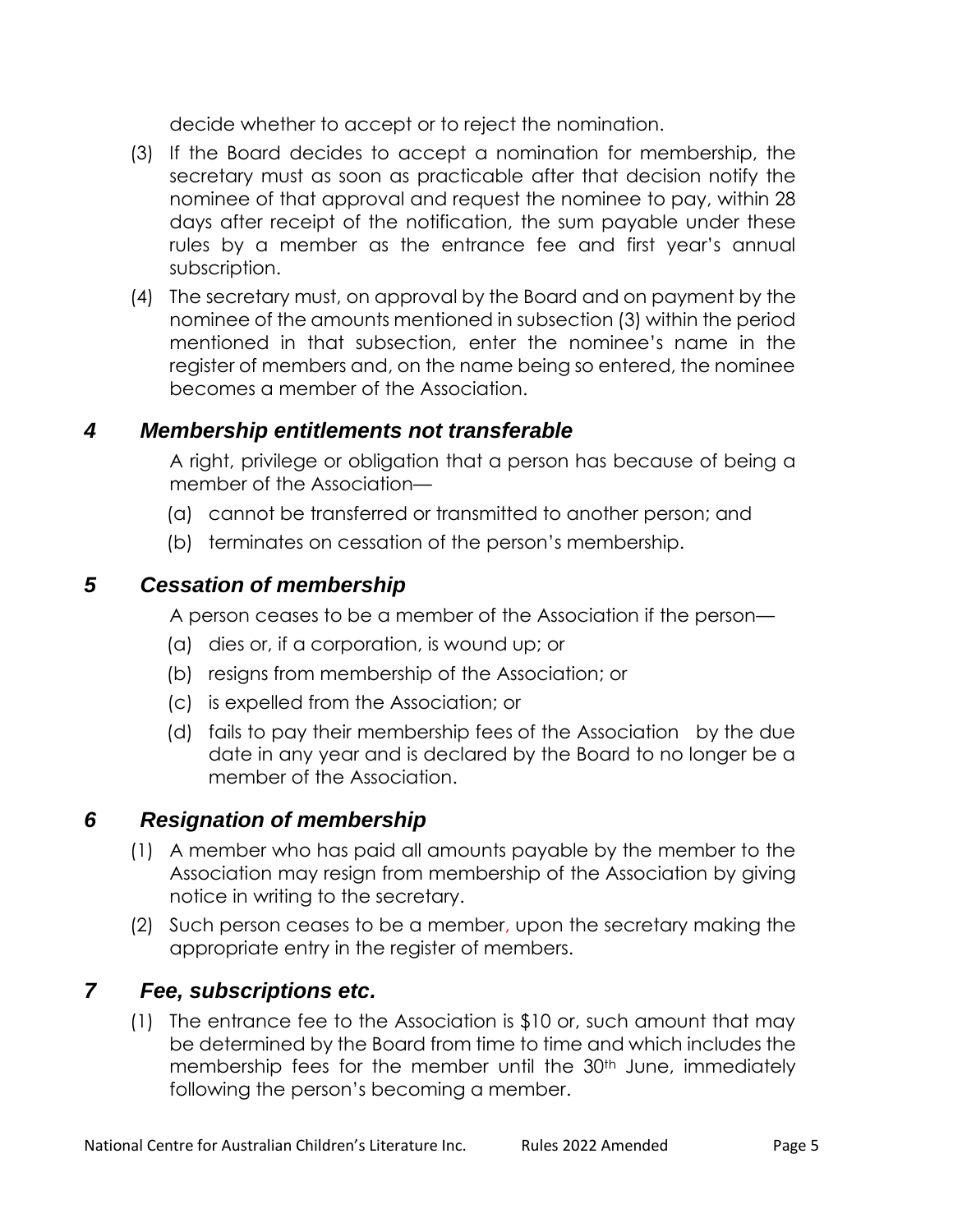- (2) The annual membership fee of the Association is \$10 or, if any other amount has been determined by resolution of the Board, that other amount.
- (3) The annual membership fee is payable—
	- (a) except as provided by paragraph (b)—before 1 July in each calendar year; or
	- (b) if a person becomes a member on or after 1 July in any calendar year—before 1 July in each succeeding calendar year.

### *8 Members' liabilities*

The liability of a member to contribute towards the payment of the debts and liabilities of the Association or the costs, charges and expenses of the winding up of the Association is limited to the amount (if any) unpaid by the member in relation to membership of the Association as required by section 7.

### *9 Disciplining of members*

- (1) If the Board resolves that there is a prima facie case that a member—
	- (a) has persistently refused or failed to comply with a provision of these Rules; or
	- (b) has persistently acted in a manner prejudicial to the interests of the Association;
	- The Board may, by resolution, call on the member to show cause why the member should not be expelled or suspended from the Association
	- (c) expel the member from the Association; or
	- (d) suspend the member from the rights and privileges of membership of the Association for a specified period.
- (2) A resolution of the Board under subsection (1) is of no effect unless the committee, at a meeting held not earlier than 14 days and not later than 28 days after service on the member of a notice under subsection (3), confirms the resolution in accordance with this section.
- (3) If the Board passes a resolution under subsection (1), the Secretary must, as soon as practicable, serve a written notice on the member—
	- (a) setting out the resolution of the Board and the grounds on which they are based; and
	- (b) stating that the member may address the Board at a meeting to be held not earlier than 14 days and not later than 28 days after service of the notice; and
	- (c) stating the date, place and time of that meeting; and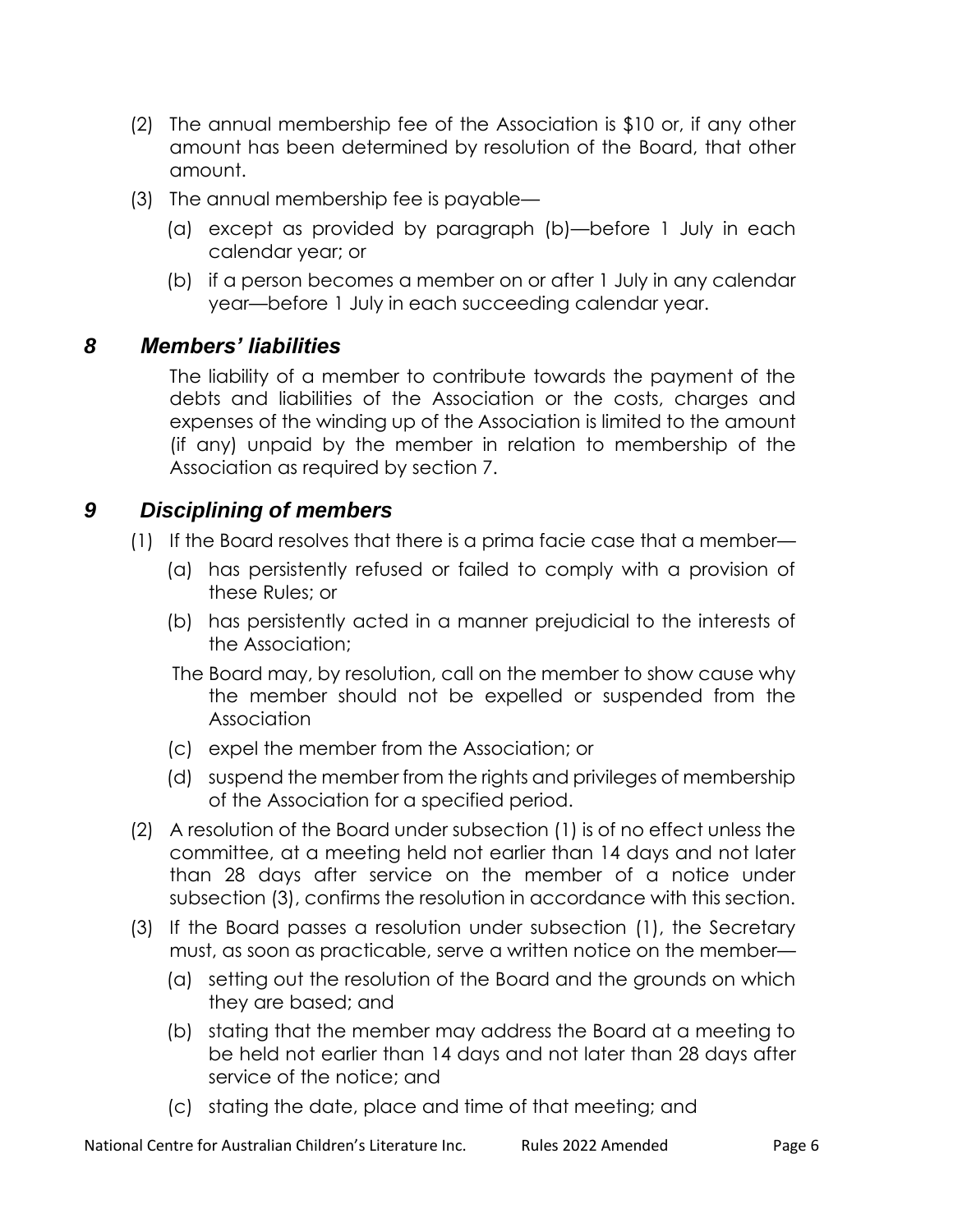- (d) informing the member that the member may do either or both of the following:
	- (i) attend and speak at that meeting;
	- (ii) submit to the Board at or before the date of that meeting written representations relating to the resolution.
- (4) Subject to section 50 of the Act, at a meeting of the Board mentioned in subsection (2), the Board must—
	- (a) give to the member mentioned in subsection (1) an opportunity to make oral representations; and
	- (b) give due consideration to any written representations submitted to the Board by that member at or before the meeting; and
	- (c) by resolution determine whether to expel or suspend the member;
- (5) If the Board passes a resolution under subsection (3), the Secretary must, within 7 days after that confirmation, by written notice inform the member of the resolution and of the member's right of appeal under clause 10.
- (6) A resolution confirmed by the Board under subsection (3) does not take effect—
	- (a) until the end of the period within which the member is entitled to appeal against the resolution if the member does not exercise the right of appeal within that period; or
	- (b) if within that period the member exercises the right of appeal unless and until the Association confirms the resolution in accordance with clause 10 (4).

# *10 Right of appeal of disciplined member*

- (1) A member may appeal to the Association in general meeting against a resolution of the Board that is confirmed under clause 9 (4), within 7 days after notice of the resolution is served on the member, by lodging with the Secretary a notice to that effect.
- (2) On receipt of a notice under clause 10(1), the Secretary must convene a general meeting of the Association to be held within 21 days after the date on which the Secretary received the notice or as soon as possible after that date.
- (3) Subject to section 50 of the Act, at a general meeting of the Association called under clause 10(2)—
	- (a) no business other than the question of the appeal may be transacted; and
	- (b) the Board and the member must be given the opportunity to make representations in relation to the appeal orally or in writing,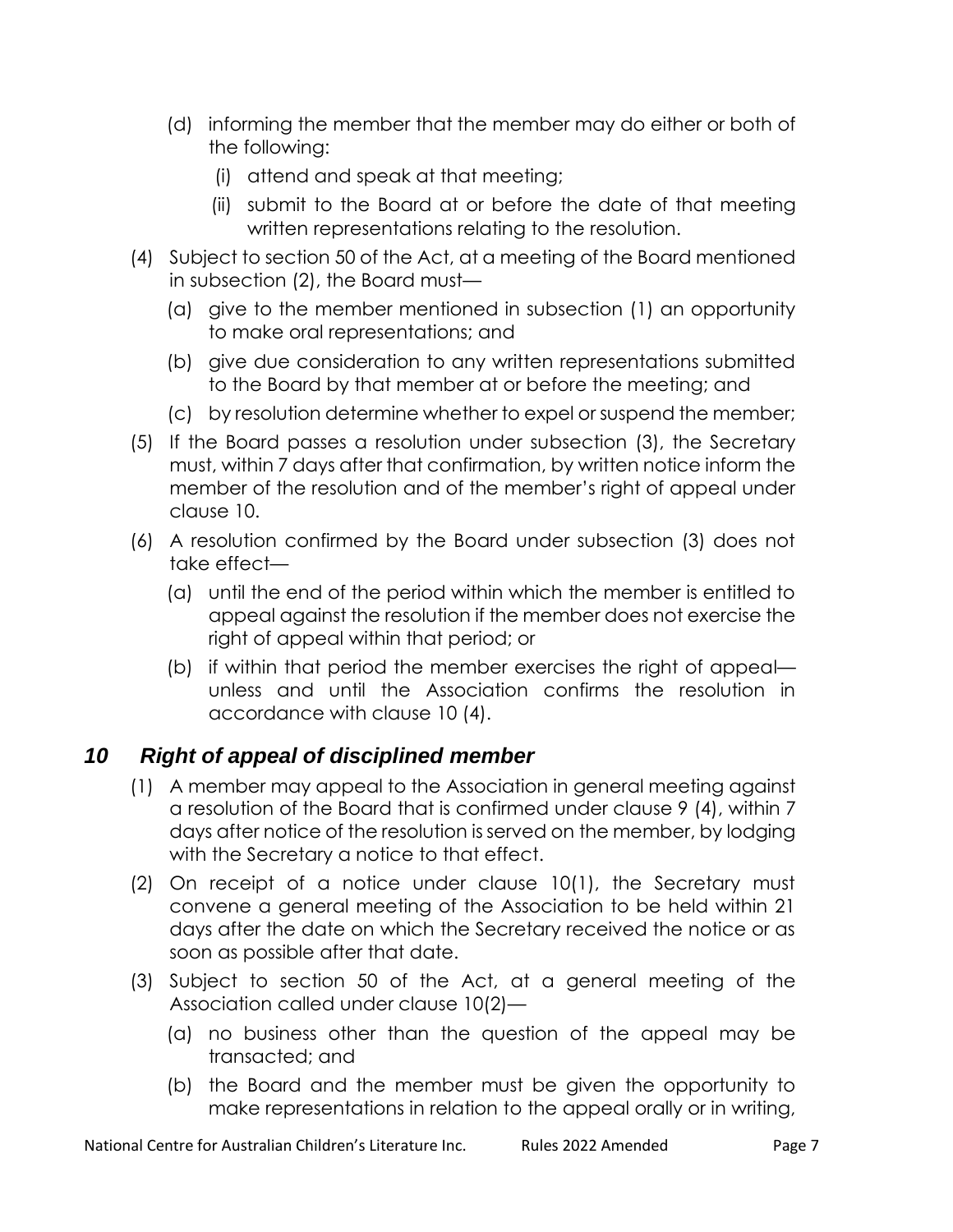or both; and

- (c) the members present must vote by secret ballot on the question of whether the resolution made under clause 9(3) should be confirmed or revoked.
- (4) If the meeting passes a special resolution in favour of the confirmation of the resolution made under section 9 (4), that resolution is confirmed.

# Part 1.3 Board

### *11 Powers of Board*

The Board, subject to the Act, the regulation, these rules, and to any resolution passed by the Association in general meeting—

- (a) controls and manages the affairs of the Association; and
- (b) may exercise all functions that may be exercised by the Association other than those functions that are required by these rules to be exercised by the Association in general meeting; and
- (c) has power to perform all acts and do all things that appear to the Board to be necessary or desirable for the proper management of the affairs of the Association.

### *12 Constitution and membership*

- (1) The Board consists of—
	- (a) the office-bearers of the Association; and
	- (b) 3 ordinary Board members; and
	- (c) 2 Board members nominated in accordance with clause 12(3);

each of whom must be elected under clause 13 or appointed in accordance with clause 12(3).

(d) the person occupying the position of honorary Director shall be an ex-officio member with full voting rights except in all matters relating to the position of honorary Director.

- (2) The office-bearers of the Association are—
	- (a) the chairman; and
	- (b) the deputy-chairman; and
	- (c) the treasurer; and
	- (d) the secretary.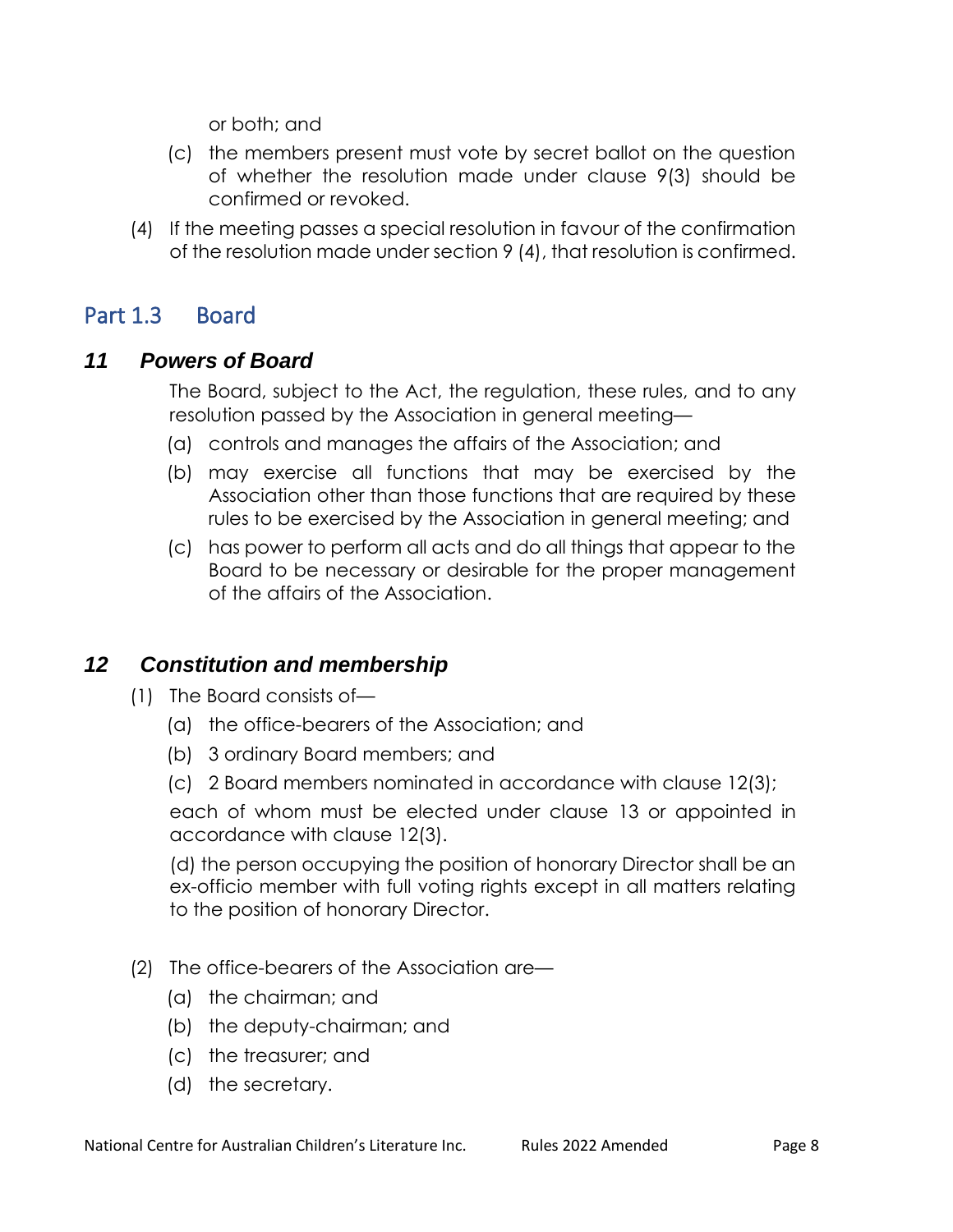- (3) The nominated Board members of the Association are
	- (a) a nominee of the University of Canberra;
	- (b) a nominee of the Children's Book Council of Australia ACT branch;
	- (c) any member of the Board under this clause, may nominate a deputy in writing for any meeting of the Board.
- (4) Each member of the Board holds office, subject to these Rules, until the conclusion of the annual general meeting following the date of the member's election, but is then eligible for re-election.
- (5) If there is a vacancy in the membership of the Board, or in the office bearers, the Board may appoint a member of the Association to fill the vacancy and the member so appointed holds office, subject to these rules, until the conclusion of the next annual general meeting after the date of the appointment.

### *13 Election of Board members*

- (1) Nominations of candidates for election as office-bearers and ordinary Board members of the Association—
	- (a) must be made in writing, signed by 2 members of the Association and accompanied by the written consent of the candidate (which may be endorsed on the nomination form, Appendix 3); and,
	- (b) must be given to the Secretary of the Association not less than 7 days before the date fixed for the annual general meeting at which the election is to take place.
- (2) If insufficient nominations are received to fill all vacancies on the Board, the candidates nominated are taken to be elected and further nominations may be received at the annual general meeting.
- (3) If insufficient further nominations are received, any vacant positions remaining on the Board are taken to be vacancies.
- (4) If the number of nominations received is equal to the number of vacancies to be filled, the people nominated are taken to be elected.
- (5) If the number of nominations received exceeds the number of vacancies to be filled, a ballot must be held.
- (6) The ballot for the election of office-bearers and ordinary Board members must be conducted at the annual general meeting in the way the Board may direct.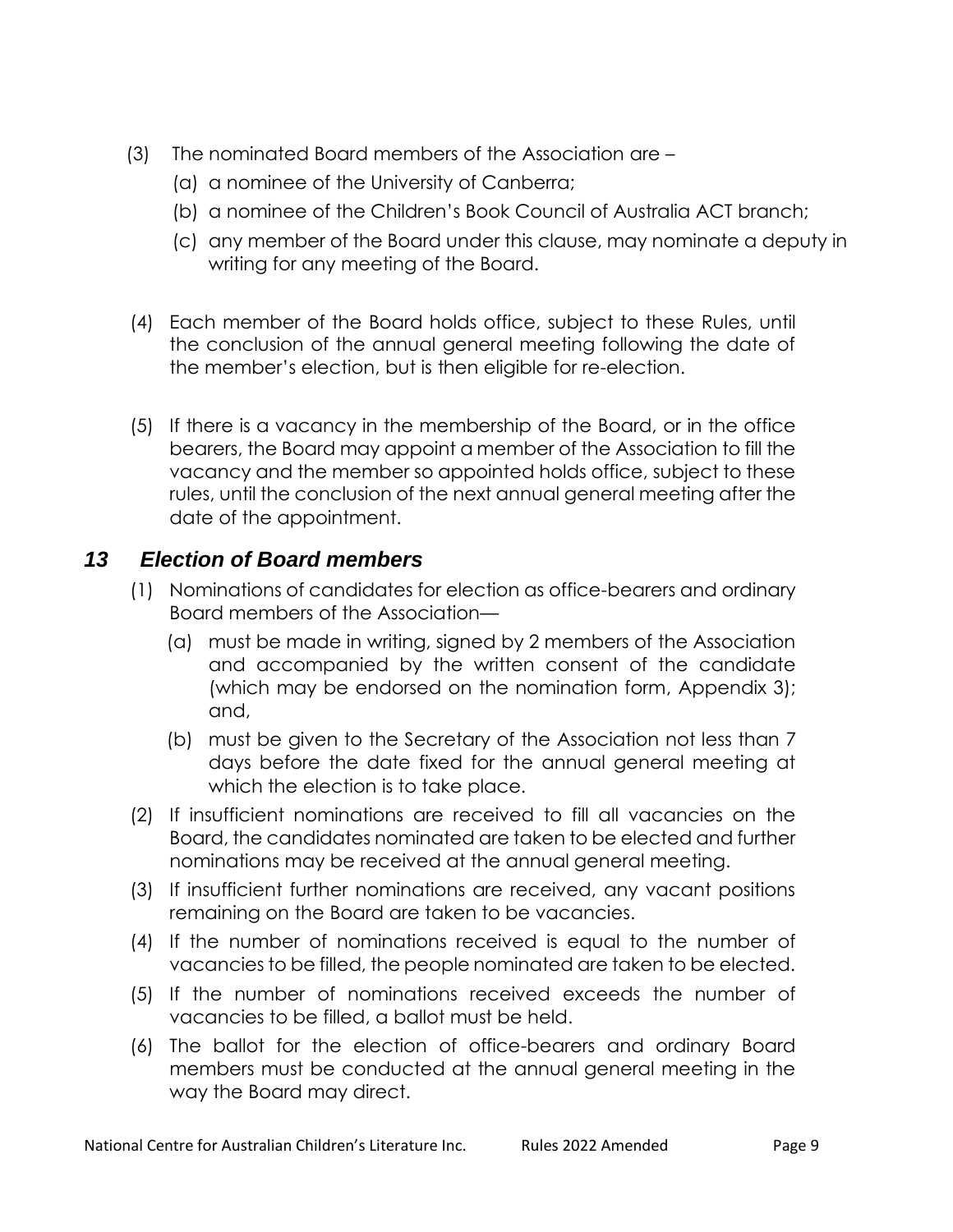(7) A person is not eligible to simultaneously hold more than 1 position on the Board.

### *14 Secretary*

- (1) The Secretary of the Association must, as soon as practicable after being appointed as secretary, notify the Association of his or her address.
- (2) The Secretary must keep minutes of—
	- (a) all elections and appointments of office-bearers and ordinary Board members; and
	- (b) the names of members of the Board present at a Board meeting or a general meeting; and
	- (c) all proceedings at Board meetings and general meetings.
- (3) Minutes of proceedings at a meeting must be signed by the person presiding at the meeting or by the person presiding at the next succeeding meeting.

### *15 Treasurer*

- (1) The Treasurer of the Association must—
	- (a) collect and receive all amounts owing to the Association and make all payments authorized by the Association; and
	- (b) keep correct accounts and books showing the financial affairs of the Association with full details of all receipts and expenditure connected with the activities of the Association.

#### *16 Vacancies*

For these Rules, a vacancy in the office of a member of the Board happens if the member—

- (a) dies; or
- (b) ceases to be a member of the Association; or
- (c) resigns the office; or
- (d) is removed from office under clause 17 (Removal of Board members); or
- (e) suffers from mental or physical incapacity; or
- (f) is disqualified from office under section 63 or section 63B of the Act; or
- (g) is subject to a disqualification order under section 63A of the Act; or
- (h) is absent without the consent of the Board from all meetings of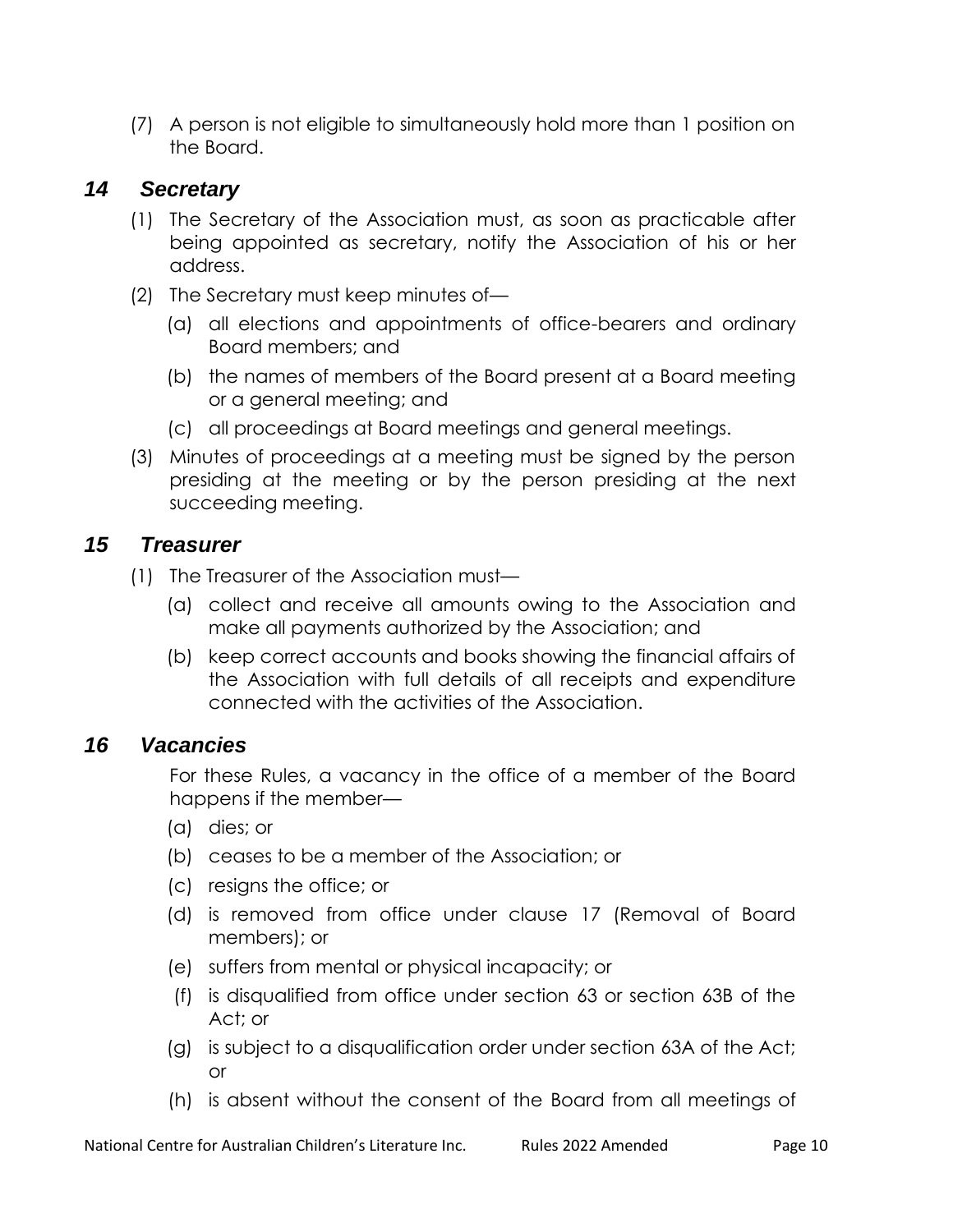the Board held during a period of 6 months.

### *17 Removal of Board members*

The Association in general meeting may by resolution, subject to section 50 of the Act, remove any member of the Board from the office of member of the Board before the end of the member's term of office. **(Typo)**

#### *18 Board meetings and quorum*

- (1) The Board must meet at least 3 times in each calendar year at the place and time that the Board may decide.
- (2) Additional meetings of the Board may be called by any member of the Board.
- (3) Oral or written or electronic notice of a meeting of the Board must be given by the Secretary to each member of the Board at least 48 hours (or any other period that may be unanimously agreed on by the members of the Board) before the time appointed for the holding of the meeting.
- (4) Notice of a meeting given under subsection (3) must specify the general nature of the business to be transacted at the meeting and no business other than that business may be transacted at the meeting, except business that the Board members present at the meeting unanimously agree to treat as urgent business.
- (5) Any 5 members of the Board constitute a quorum for the transaction of the business of a meeting of the Board.
- (6) No business may be transacted by the Board unless a quorum is present and, if within half an hour after the time appointed for the meeting a quorum is not present, the meeting stands adjourned to the same place and at the same hour of the same day in the following week.
- (7) If at the adjourned meeting a quorum is not present within half an hour after the time appointed for the meeting, the meeting is dissolved.
- (8) At meetings of the Board—
	- (a) the chairman or, in the absence of the chairman, the deputychairman presides; or
	- (b) if the chairman and the deputy-chairman are absent—one of the remaining members of the Board may be chosen by the members present to preside.

#### *19 Delegation by Board to subcommittee*

(1) The Board may, in writing, delegate to one or more subcommittees

National Centre for Australian Children's Literature Inc. <br>Rules 2022 Amended Page 11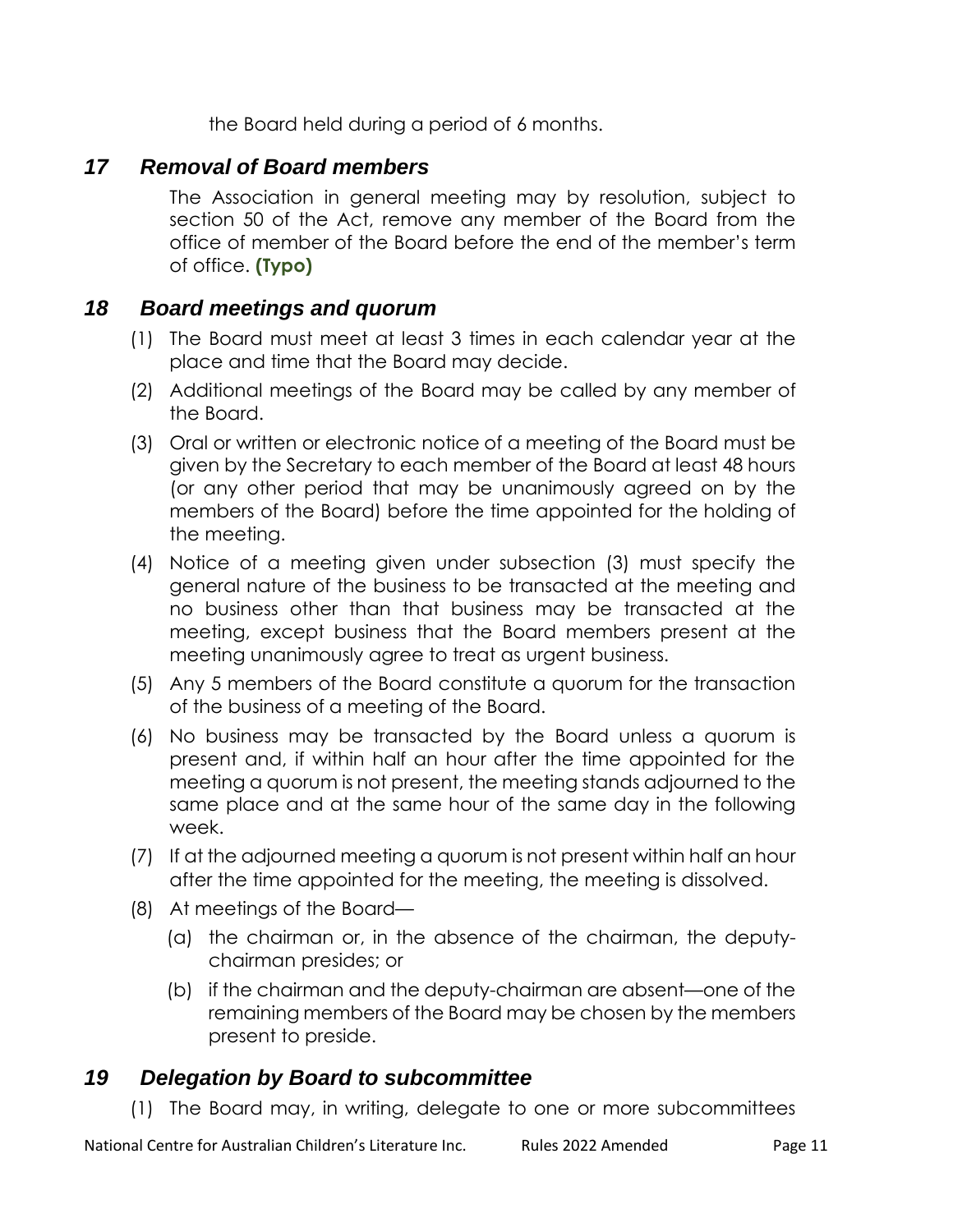(consisting of the member or members of the Association that the Board considers appropriate) the exercise of the functions of the committee that are specified in the instrument, other than—

- (a) this power of delegation; and
- (b) a function that is a function imposed on the Board by the Act, by any other Territory law, or by resolution of the Association in general meeting.
- (2) A function, the exercise of which has been delegated to a subcommittee under this section may, while the delegation remains unrevoked, be exercised from time to time by the subcommittee in accordance with the terms of the delegation.
- (3) A delegation under this section may be made subject to any conditions or limitations about the exercise of any function, or about time or circumstances, that may be specified in the instrument of delegation.
- (4) Despite any delegation under this section, the Board may continue to exercise any function delegated.
- (5) Any act or thing done or suffered by a subcommittee acting in the exercise of a delegation under this section has the same force and effect as it would have if it had been done or suffered by the Board.
- (6) The Board may, in writing, revoke wholly or in part any delegation under this section.
- (7) A subcommittee may meet and adjourn as it considers appropriate.

#### *20 Voting and decisions*

- (1) Questions arising at a meeting of the Board or of any subcommittee appointed by the Board are decided by a majority of the votes of members of the Board or subcommittee present at the meeting.
- (2) Each member present at a meeting of the Board or of any subcommittee appointed by the Board (including the person presiding at the meeting) is entitled to one vote but, if the votes on any question are equal, the person presiding may exercise a second or casting vote.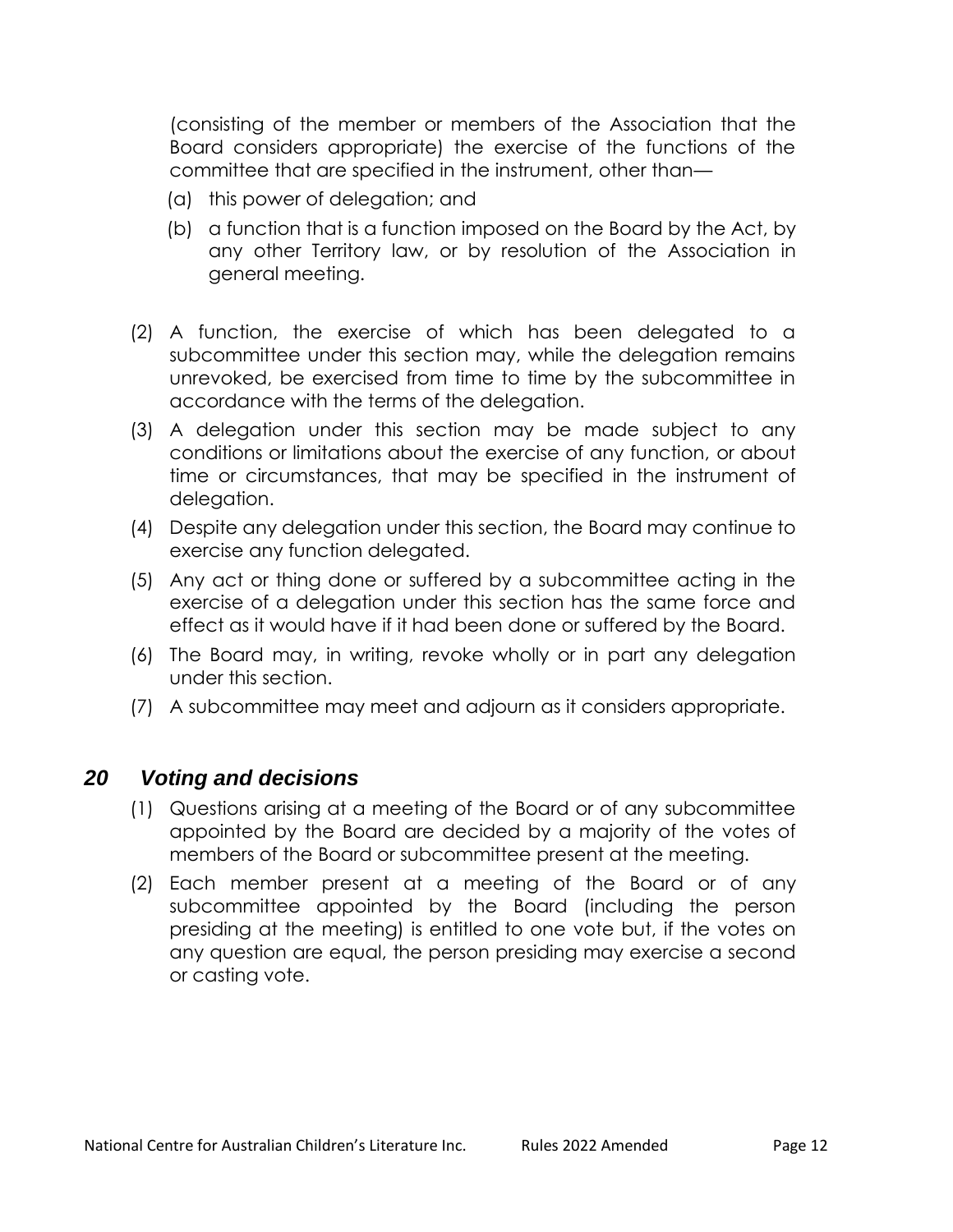# Part 1.4 General meetings

#### *21 Annual general meetings—holding of*

- (1) With the exception of the first annual general meeting of the Association, the Association must, at least once in each calendar year and within 5 months after the end of each financial year of the Association, call an annual general meeting of its members.
- (2) The Association must hold its first annual general meeting—
	- (a) within 18 months after its incorporation under the Act; and
	- (b) within 5 months after the end of the first financial year of the Association.
- (3) Subsections (1) and (2) have effect subject to the powers of the registrar-general under section 120 of the Act, in relation to extensions of time.

#### *22 Annual general meetings—calling of and business at*

- (1) The annual general meeting of the Association must, subject to the Act, be called on the date and at the place and time that the Board considers appropriate.
- (2) In addition to any other business that may be transacted at an annual general meeting, the business of an annual general meeting is—
	- (a) to confirm the minutes of the last annual general meeting and of any general meeting held since that meeting; and
	- (b) to receive from the Board reports on the activities of the Association during the last financial year; and
	- (c) to elect members of the Board, including office-bearers; and
	- (d) to receive and consider the statement of accounts and the reports that are required to be submitted to members under section 73(1) of the Act.
- (3) An annual general meeting must be specified as such in the notice calling it in accordance with clause 24 (Notice).
- (4) An annual general meeting must be conducted in accordance with the provisions of this part.

#### *23 General meetings—calling of*

- (1) The Board may, whenever it considers appropriate, call a general meeting of the Association.
- (2) The Board must, on the requisition in writing of not less than 5% of the total number of members, call a general meeting of the Association.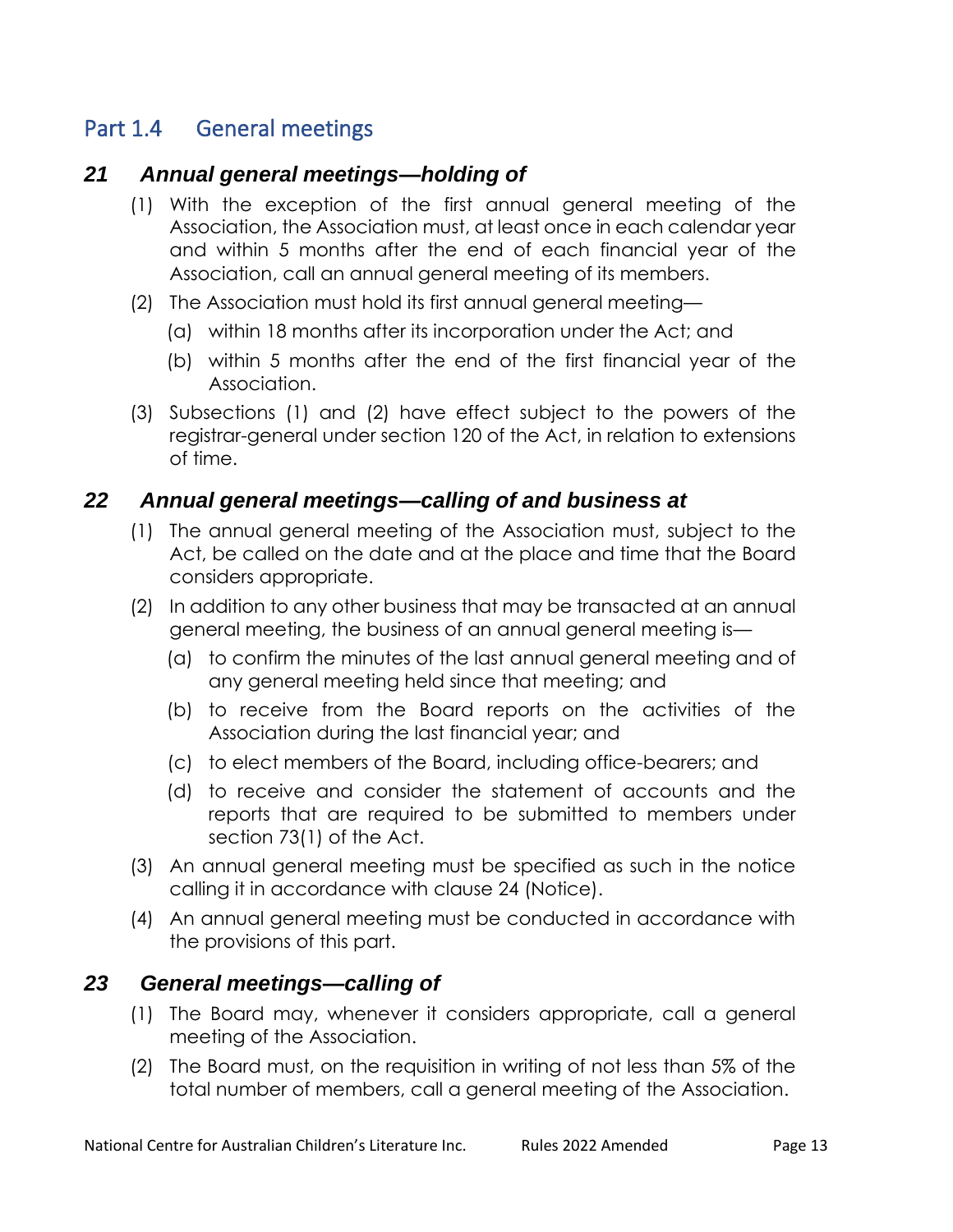- (3) A requisition of members for a general meeting—
	- (a) must state the purpose or purposes of the meeting; and
	- (b) must be signed by the members making the requisition; and
	- (c) must be lodged with the secretary; and
	- (d) may consist of several documents in a similar form, each signed by one or more of the members making the requisition.
- (4) If the Board fails to call a general meeting within one month after the date when a requisition of members for the meeting is lodged with the secretary, any one or more of the members who made the requisition may call a general meeting to be held not later than three months after that date.
- (5) A general meeting called by a member or members mentioned in clause 23(4) must be called as nearly as is practicable in the same way as general meetings are called by the Board and any member who thereby incurs expense is entitled to be reimbursed by the Association for any reasonable expense so incurred.

#### *24 Notice*

- (1) Except if the nature of the business proposed to be dealt with at a general meeting requires a special resolution of the Association, the secretary must, at least 14 days before the date fixed for the holding of the general meeting, send by prepaid post or email to each member at the member's address appearing in the register of members, a notice specifying the place, date and time of the meeting and the nature of the business proposed to be transacted at the meeting.
- (2) If the nature of the business proposed to be dealt with at a general meeting requires a special resolution of the Association, the secretary must, at least 21 days before the date fixed for the holding of the general meeting, send notice to each member in the way provided in clause 24(1) specifying, in addition to the matter required under that clause, the intention to propose the resolution as a special resolution.
- (3) No business other than that specified in the notice calling a general meeting may be transacted at the meeting except, for an annual general meeting, business that may be transacted under clause 22(2).
- (4) A member desiring to bring any business before a general meeting may give written notice of that business to the secretary who must include that business in the next notice calling a general meeting given after receipt of the notice from the member.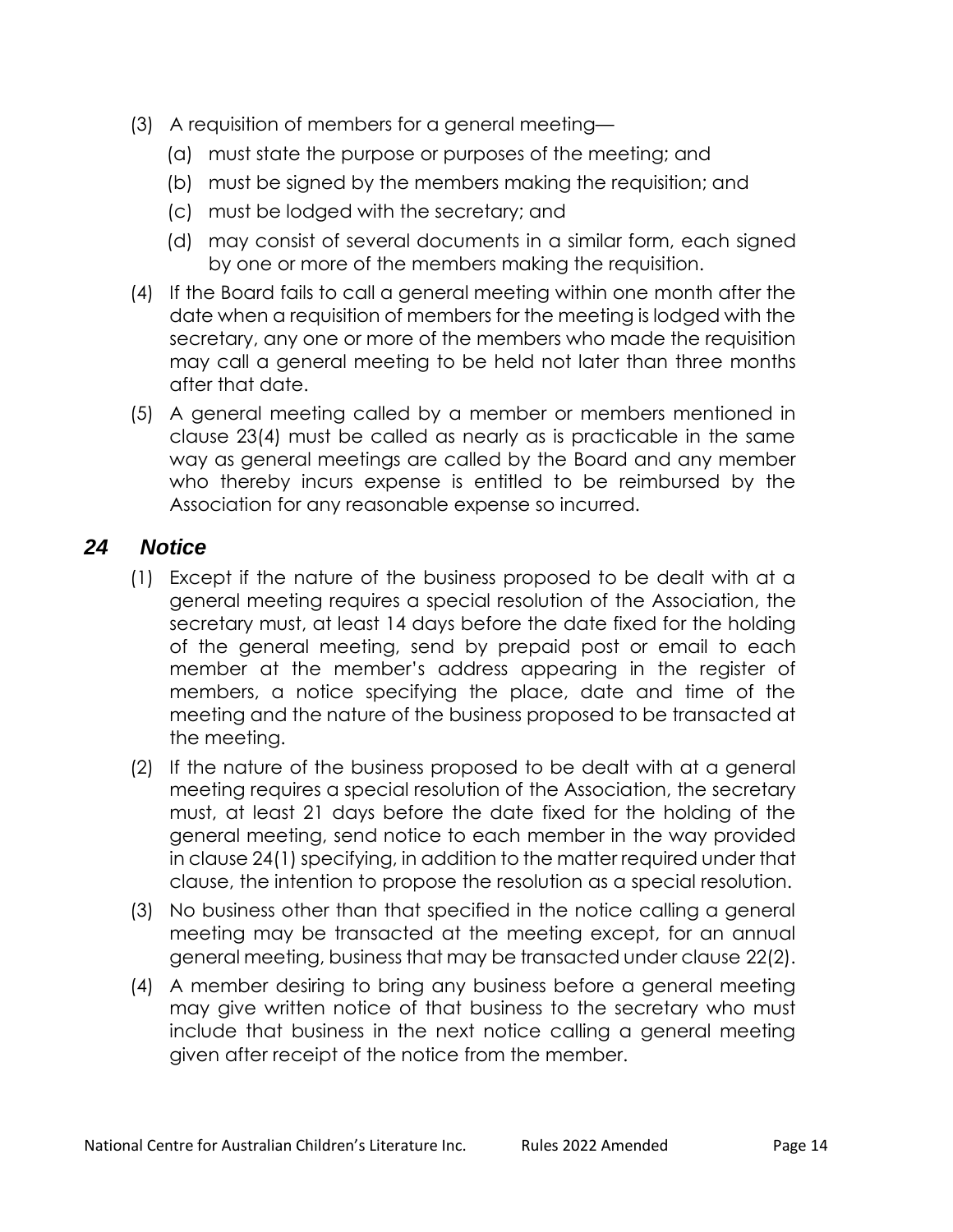### *25 General meetings—procedure and quorum*

- (1) No item of business may be transacted at a general meeting unless a quorum of members entitled under these rules to vote is present during the time the meeting is considering that item.
- (2) Five members present in person (who are entitled under these rules to vote at a general meeting) constitute a quorum for the transaction of the business of a general meeting.
- (3) If within 30 minutes after the appointed time for the start of a general meeting a quorum is not present, the meeting if called on the requisition of members is dissolved and in any other case stands adjourned to the same day in the following week at the same time and (unless another place is specified at the time of adjournment by the person presiding at the meeting or communicated by written notice to members given before the day to which the meeting is adjourned) at the same place.
- (4) If at the adjourned meeting a quorum is not present within 30 minutes after the time appointed for the start of the meeting, the members present (being not less than five) constitute a quorum.

### *26 Presiding member*

- (1) The chairman, or in the absence of the chairman, the deputychairman, presides at each general meeting of the Association.
- (2) If the chairman and the deputy-chairman are absent from a general meeting, the members present must elect one of their number to preside at the meeting.

#### *27 Adjournment*

- (1) The person presiding at a general meeting at which a quorum is present may, with the consent of the majority of members present at the meeting, adjourn the meeting from time to time and place to place, but no business may be transacted at an adjourned meeting other than the business left unfinished at the meeting at which the adjournment took place.
- (2) If a general meeting is adjourned for 14 days or more, the secretary must give written or oral notice of the adjourned meeting to each member of the Association stating the place, date and time of the meeting and the nature of the business to be transacted at the meeting.
- (3) Except as provided in clauses 27(1) and 27(2), notice of an adjournment of a general meeting or of the business to be transacted at an adjourned meeting is not required to be given.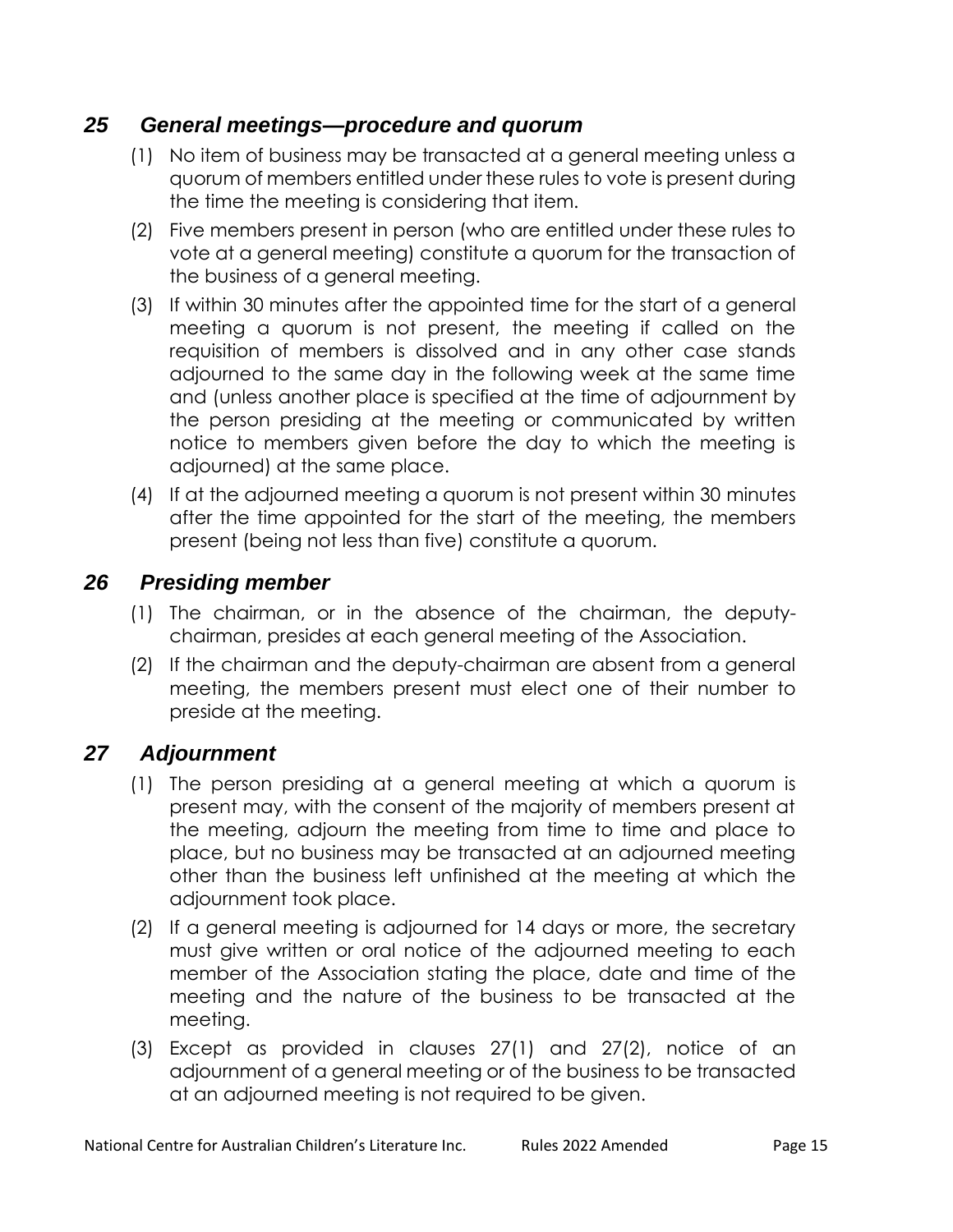#### *28 Making of decisions*

- (1) A question arising at a general meeting of the Association is to be decided on a show of hands and, unless before or on the declaration of the show of hands a poll is demanded, a declaration by the person presiding that a resolution has, on a show of hands, been carried or carried unanimously or carried by a particular majority or lost, or an entry to that effect in the minute book of the Association, is evidence of the fact without proof of the number or proportion of the votes recorded in favour of or against that resolution.
- (2) At a general meeting of the Association, a poll may be demanded by the person presiding or by not less than five members present in person or by proxy at the meeting.
- (3) If the poll is demanded at a general meeting, the poll must be taken—
	- (a) immediately if the poll relates to the election of the person to preside at the meeting or to the question of an adjournment; or
	- (b) in any other case—in the way and at the time before the close of the meeting that the person presiding directs, and the resolution of the poll on the matter is taken to be the resolution of the meeting on that matter.

#### *29 Voting*

- (1) Subject to clause 29(3), on any question arising at a general meeting of the Association a member has one vote only.
- (2) All votes may be given personally or by proxy but no member may hold more than 5 proxies.
- (3) If the votes on a question at a general meeting are equal, the person presiding is entitled to exercise a second or casting vote.
- (4) A member or proxy is not entitled to vote at any general meeting of the Association unless all money due and payable by the member or proxy to the Association has been paid, other than the amount of the annual subscription payable for the then current year.

#### *30 Appointment of proxies*

- (1) Each member is entitled to appoint another member as proxy by notice given to the secretary no later than 24 hours before the time of the meeting for which the proxy is appointed.
- (2) The notice appointing the proxy must be in the form set out in appendix 2.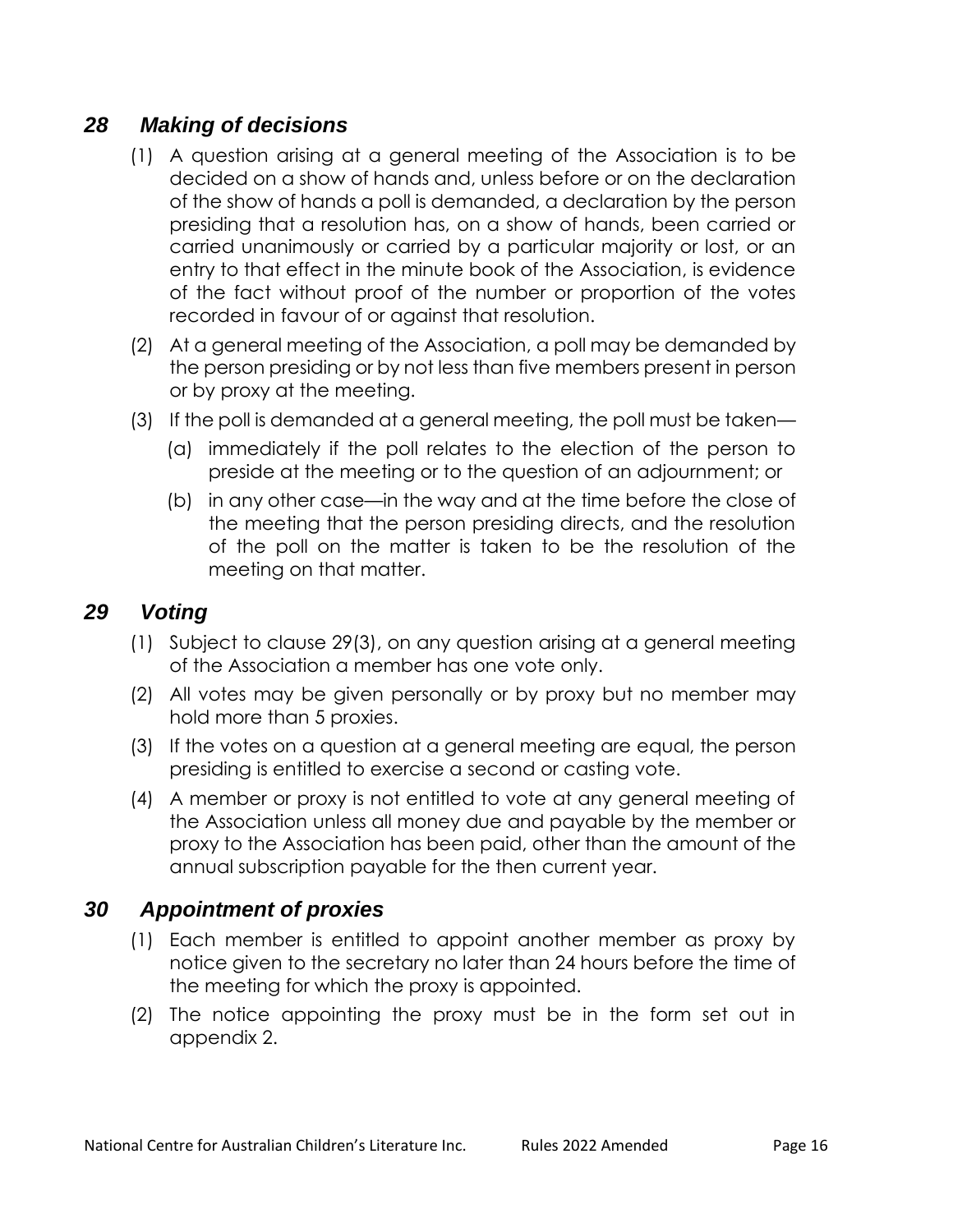### Part 1.5 Miscellaneous

#### *31 Funds—source*

- (1) The funds of the Association must be derived from entrance fees and annual subscriptions of members, donations and, subject to any resolution passed by the Association in general meeting and subject to section 114 of the Act, any other sources that the Board decides.
- (2) All money received by the Association must be deposited as soon as practicable and without deduction to the credit of the Association's bank account.
- (3) The Association must, as soon as practicable after receiving any money, issue an appropriate receipt.

#### *32 Funds—management*

- (1) Subject to any resolution passed by the Association in general meeting, the funds of the Association must be used for the objects of the Association in the way that the Board decides.
- (2) All cheques, drafts, bills of exchange, promissory notes and other negotiable instruments must be signed or authorised for electronic transfer by any two office bearers of the Board or an employee of the Association authorised by the Board from time to time, being members of the Board or employees authorised to do so by the Board.
- (3) Each payment made electronically must be authorised by email before it is made by at least two members of the Board. These authorisations must be kept with the payment receipts.

#### *33 Alteration of objects and rules*

Neither the objects of the Association mentioned in section 29 of the Act, nor these rules may be altered except in accordance with the Act.

#### *34 Custody of books*

Subject to the Act, the regulation and these rules, the Secretary must keep in his or her custody or under his or her control all records, books, and other documents relating to the Association.

#### *35 Inspection of books*

The records, books and other documents of the Association must be open to inspection at a place in the ACT, free of charge, by a member of the Association at any reasonable hour.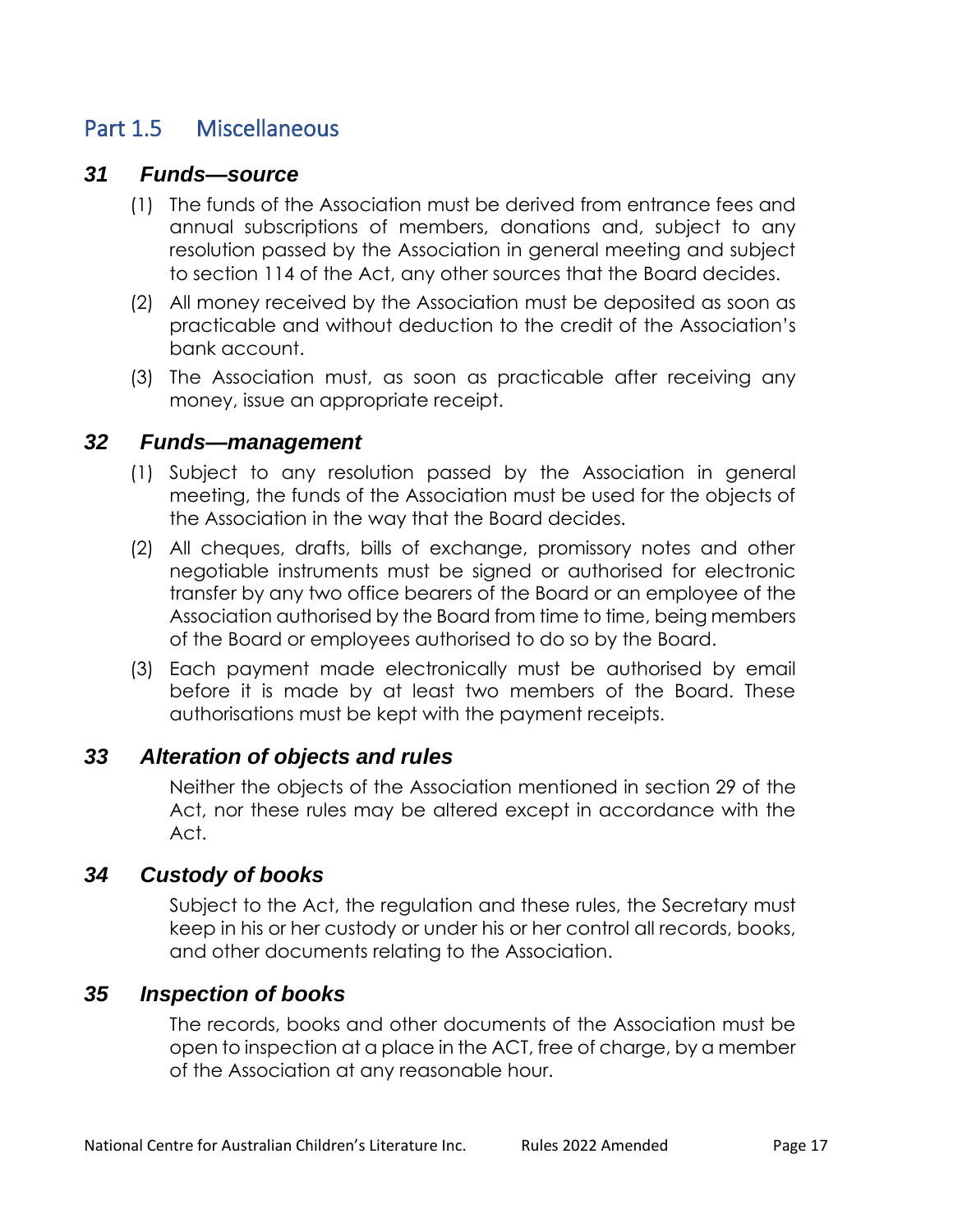#### *36 Service of notice*

For these rules, the Association may serve a notice on a member by sending it via email, post or any other written method to the member at the member's address shown in the register of members.

*Note* For how documents may be served, see the Legislation Act, pt 19.5.

#### *37 Surplus property*

- (1) At such time as the Association is dissolved or wound up any surplus property and funds will be given to but not limited to the following:
	- (a) The Children's Book Council of Australia; or
	- (b) The Children's Book Council of Australia, ACT Branch (particularly in circumstances of that Branch's agreeing (if it should do so) to maintain the Archives); or
	- (c) The University of Canberra; or
	- (d) The National Library of Australia; or
	- (e) Any Library which may agree to preserve intact the Archives and to participate in its development.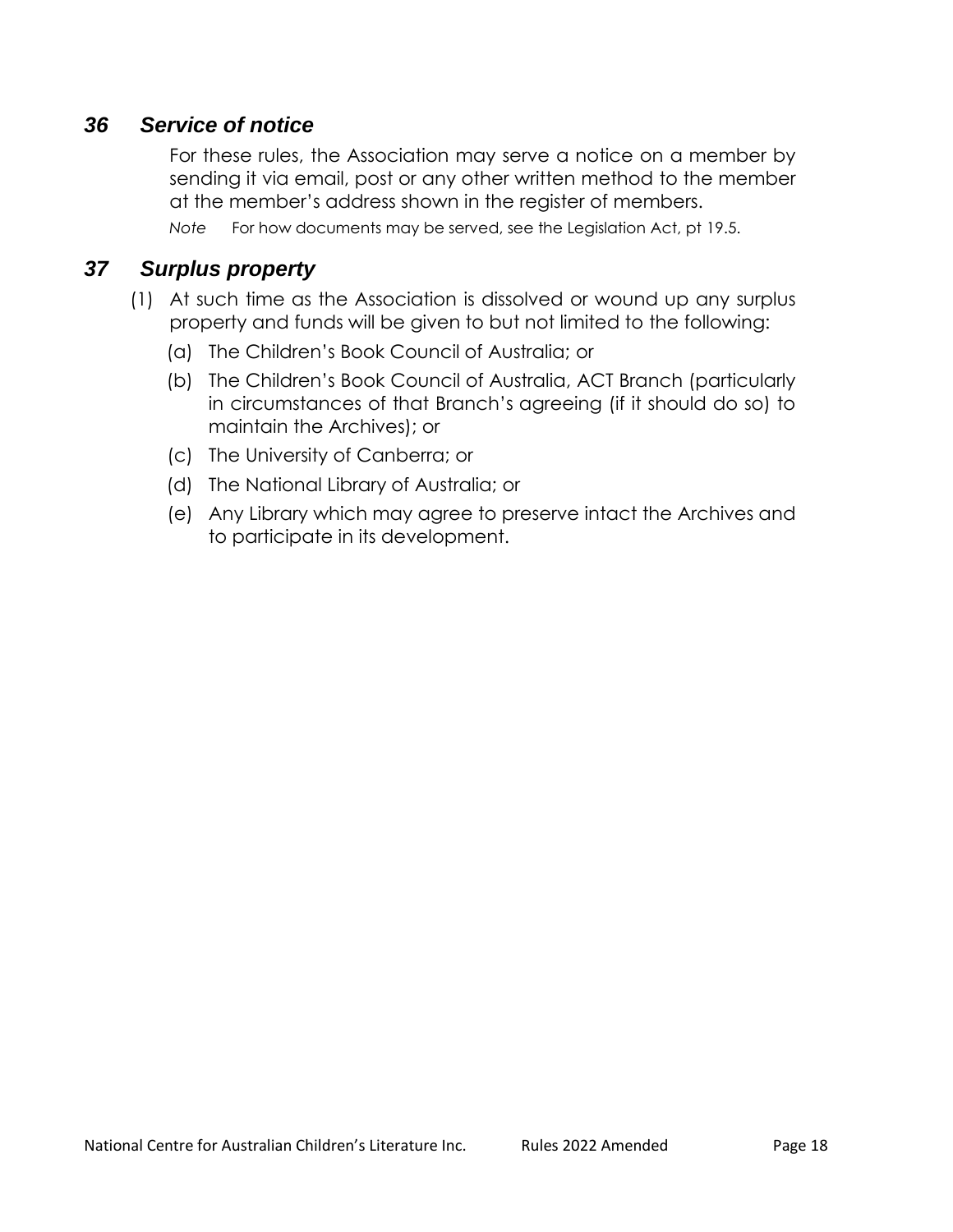# Appendix 1

### *Application for membership of the National Centre for Australian Children's Literature Inc.*

| (full name of applicant)                                                                                                                                                                                       |      |  |  |  |
|----------------------------------------------------------------------------------------------------------------------------------------------------------------------------------------------------------------|------|--|--|--|
|                                                                                                                                                                                                                |      |  |  |  |
|                                                                                                                                                                                                                |      |  |  |  |
|                                                                                                                                                                                                                |      |  |  |  |
| apply to become a member of the National Centre for Australian Children's<br>Literature Inc. If I am admitted as a member, I agree to be bound by the rules<br>of the Association for the time being in force. |      |  |  |  |
| (Signature of applicant)                                                                                                                                                                                       | Date |  |  |  |
| a member of the Association, nominate the applicant, who is personally known<br>to me, for the membership of the Association.                                                                                  |      |  |  |  |
| (Signature of proposer)                                                                                                                                                                                        | Date |  |  |  |
|                                                                                                                                                                                                                |      |  |  |  |
| a member of the Association, second the nomination of the applicant, who is<br>personally known to me, for membership of the Association.                                                                      |      |  |  |  |
| (Signature of seconder)                                                                                                                                                                                        | Date |  |  |  |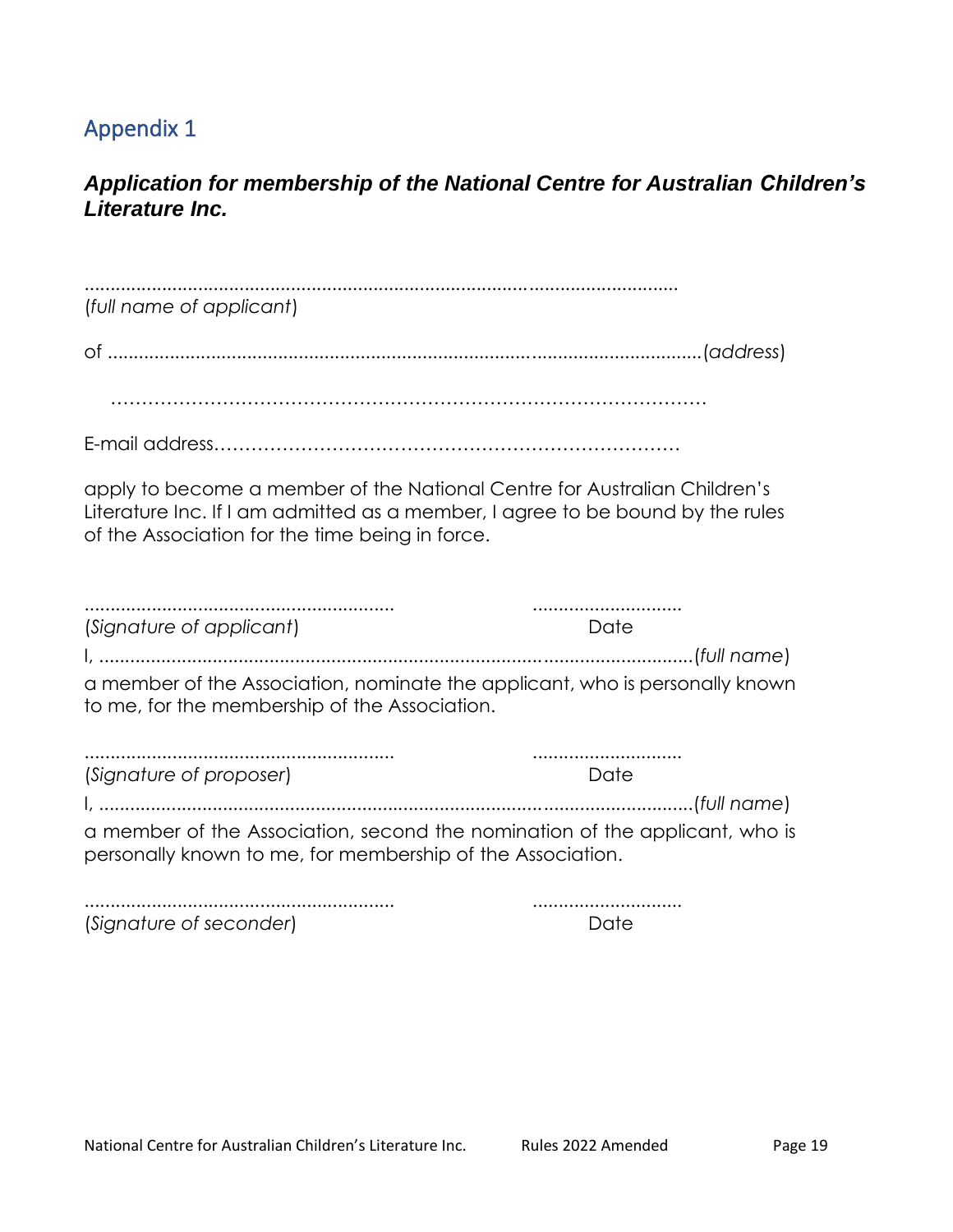# Appendix 2

### *National Centre for Australian Children's Literature Inc.*

### *Form of appointment of proxy*

| (full name) |  |
|-------------|--|
|             |  |
| (address)   |  |

a member of the National Centre for Australian Children's Literature Inc.

appoint ...................................................................................................................(full name of proxy) of ...................................................................................................................(address) a member of that incorporated association, as my proxy to vote for me on my behalf at the general meeting of the Association (annual general meeting or other general meeting, as the case may be) to be held on ...................................................................................................................and at any adjournment of that meeting. \*My proxy is authorised to vote in favour of/against (delete as appropriate) the resolution (insert details). ....................................................................... (Signature of member appointing proxy)

Date ..................................

(\*To be inserted if desired.)

Note A proxy vote may not be given to a person who is not a member of the Association.